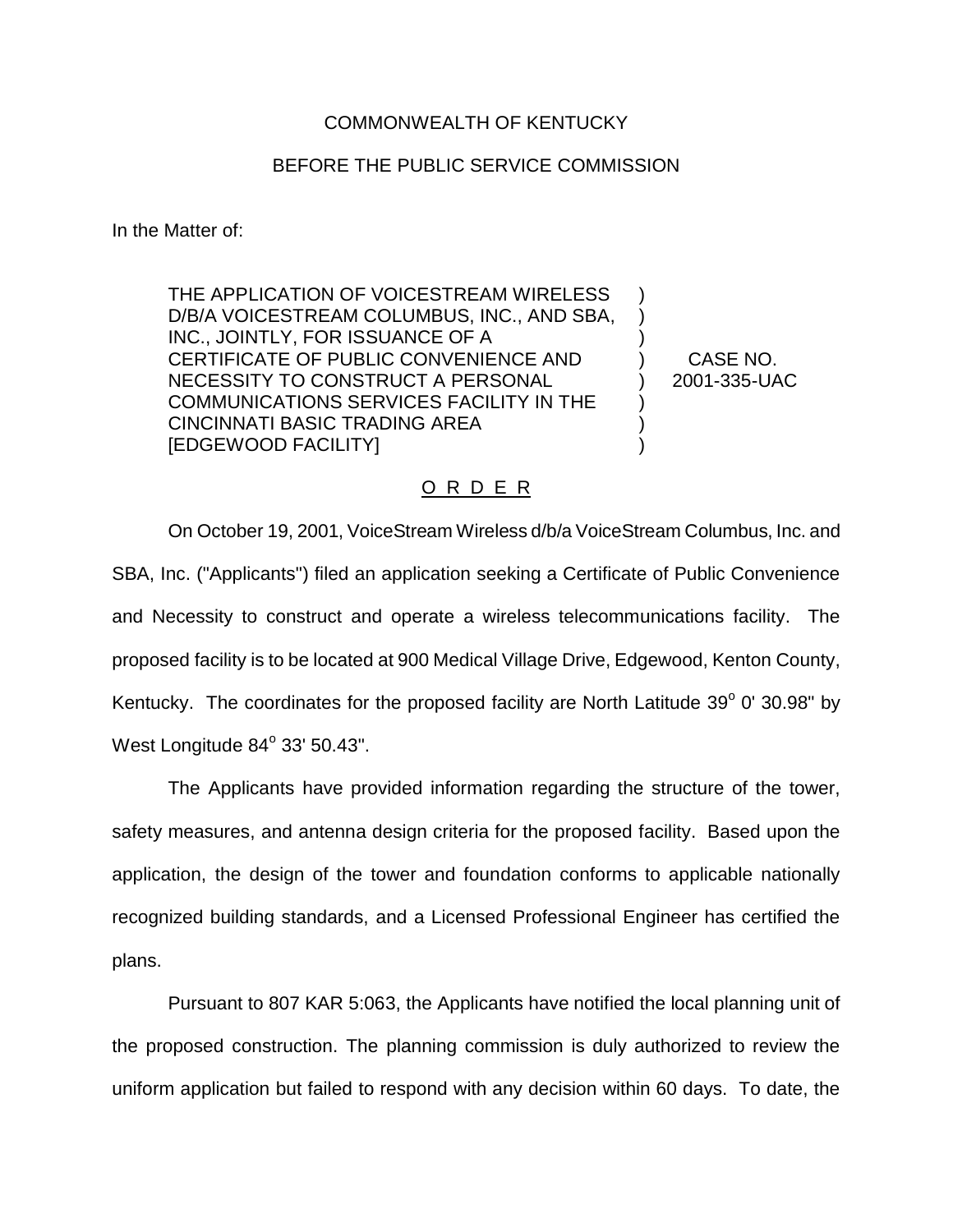local planning unit has filed no comments and, pursuant to KRS 100.987(4)(c), the application is presumed approved. The Applicants have filed applications with the Federal Aviation Administration ("FAA") and the Kentucky Airport Zoning Commission ("KAZC") seeking approval for the construction and operation of the proposed facility. Both decisions are pending.

The Applicants have filed evidence of the appropriate notices provided pursuant to 807 KAR 5:063. The notices solicited any comments and informed the recipients of their right to request intervention. To date, no public comments have been filed with the Commission.

Pursuant to KRS 278.280, the Commission is required to determine proper practices to be observed when it finds, upon complaint or on its own motion, that the facilities of any utility subject to its jurisdiction are unreasonable, unsafe, improper, or insufficient. To assist the Commission in its efforts to comply with this mandate, the Applicants should notify the Commission if they do not use this antenna tower to provide service in the manner set out in their application and this Order. Upon receipt of such notice, the Commission may, on its own motion, institute proceedings to consider the proper practices, including removal of the unused antenna tower, which should be observed by the Applicants.

The Commission, having considered the evidence of record and being otherwise sufficiently advised, finds that the Applicants have demonstrated that a facility is necessary

-2-